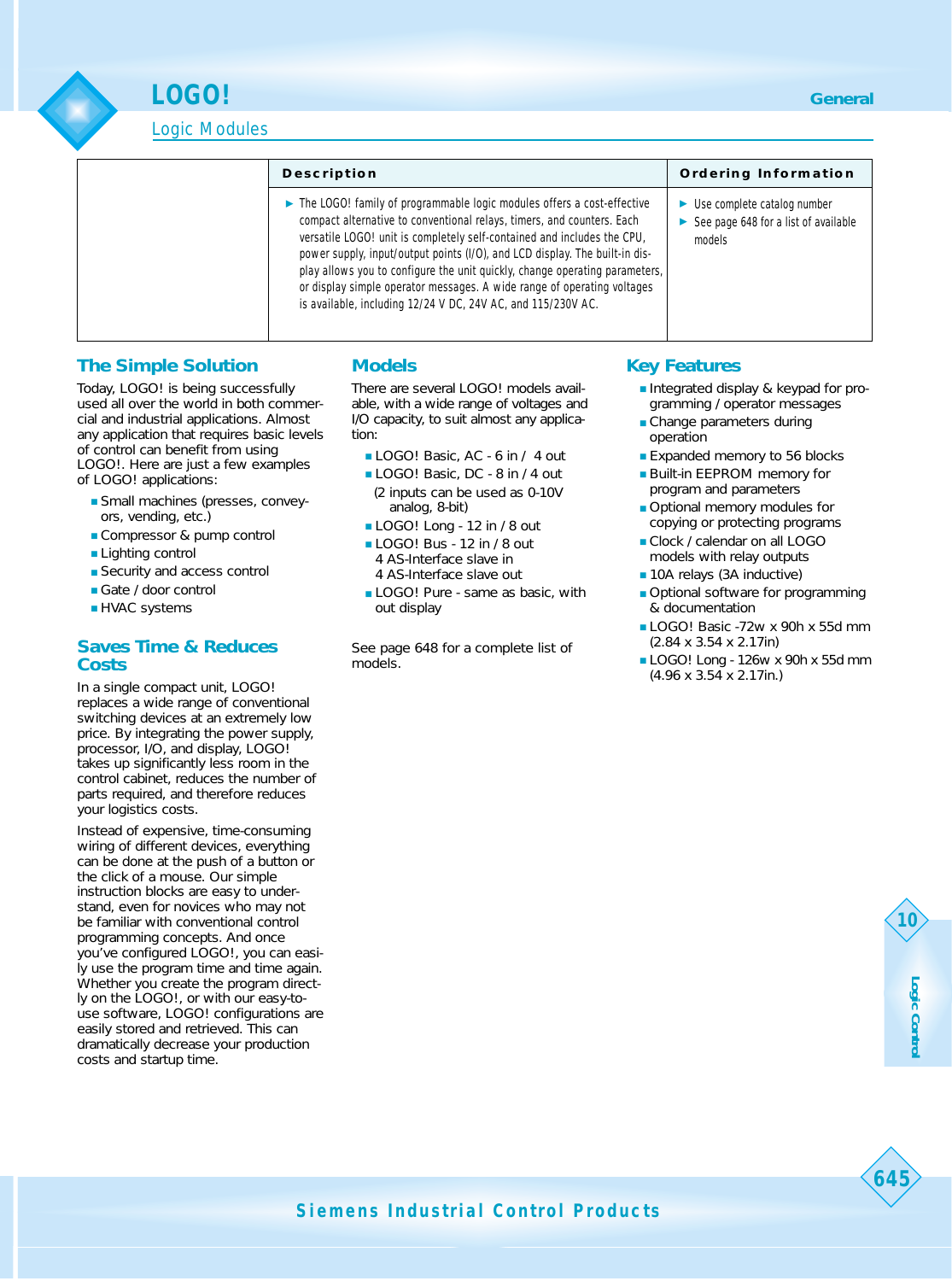Logic Modules

## **Simple Programming - Just Connect the Dots!**

Whether you choose to program directly from the LOGO! keypad and display, or with our easy-to-use LOGO!Soft Comfort software, our powerful instruction blocks allow you to create everything from simple to complex control schemes in a matter of minutes.

The LOGO! has 8 basic instruction blocks (AND, OR, etc.) and 21 special instruction blocks (On Delay, Off Delay, Clock, etc.). You can have up to 56 blocks in a program, but some combinations are limited by the total memory available. The following options are possible (max):

- 16 timers
- 24 counters
- 8 time switches
- 3 operating hours counters
- 42 current impulse relays
- 42 latching relays as well as
- Functions for analog values and message texts

## **Programming with LOGO!Soft Comfort**

Our Windows-based LOGO!Soft Comfort software allows you to create LOGO! programs quickly and easily with a click of the mouse. You simply select the instructions you want and draw lines between them to build the program logic. It's literally as easy as connecting the dots! LOGO!Soft Comfort will even determine which LOGO! unit is the best fit for your application!



Easy program design is only part of the solution. To make startup even easier, LOGO!Soft Comfort offers a powerful simulator that lets you quickly examine the program operation. You can activate inputs, monitor timers and counters, even simulate a power cycle! Once your program is operating the way you want, simply connect the PC cable and download the program.

#### **The 8 integrated basic functions (GF)**



#### **The 21 integrated special functions (SF)**



## **Programming from the Display**

You can also create/modify programs or change timer/counter values directly from the LOGO! display. Simply use the keypad to select the instruction blocks and to make the connections. LOGO! automatically numbers the instruction blocks as you insert them, which makes it easy to follow the program. The following example shows three LOGO! display screens for a simple program.



**10**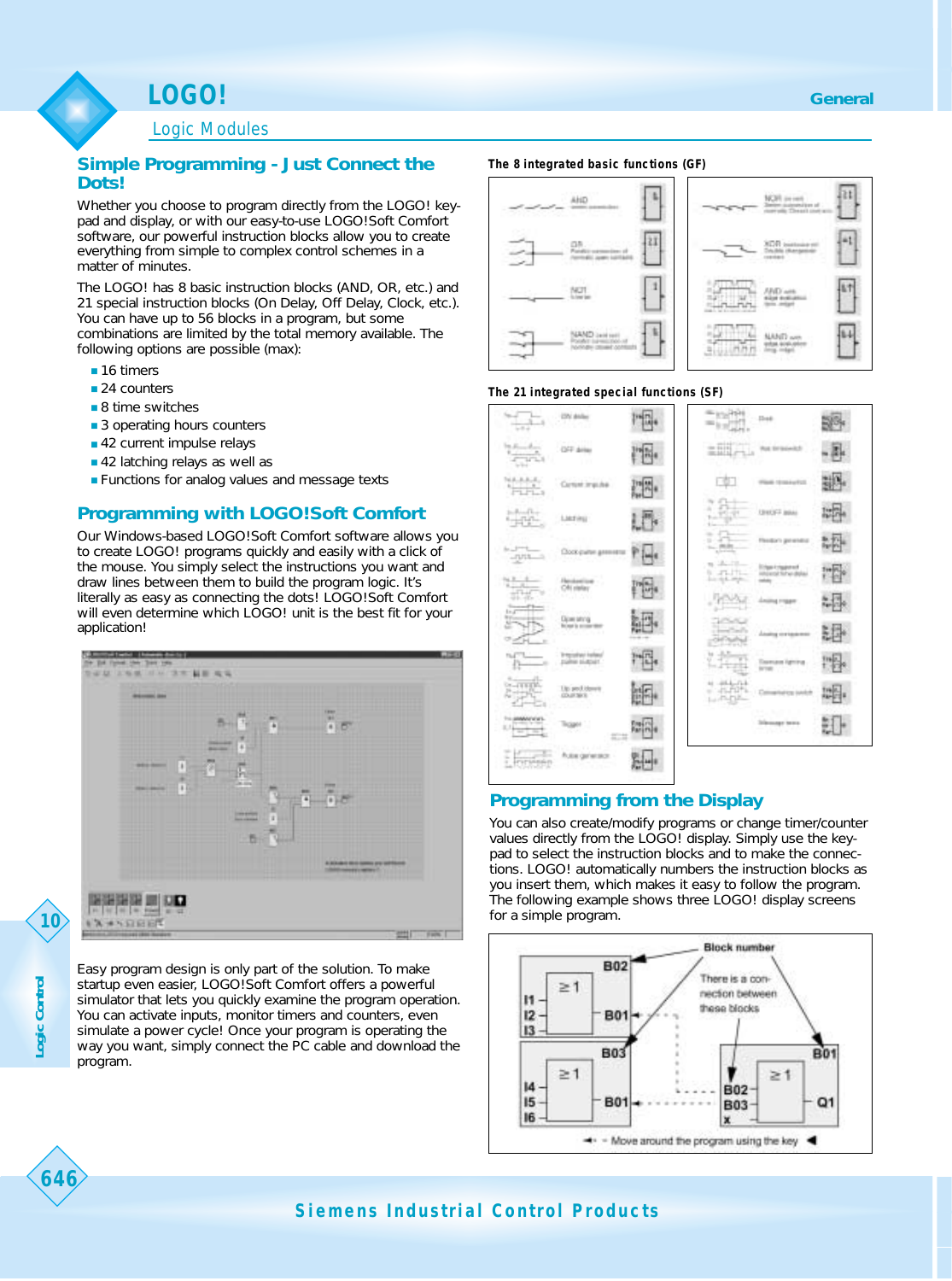# **LOGO!**

# Logic Modules

| Specification                        | 12/24RC<br>12/24RCo                                                      | 24                               | <b>24RC</b><br>24RCo      | <b>230RC</b><br><b>230RCo</b> | 12RCL                     | <b>24L</b>                       | 24RCL                     | <b>230RCL</b>             | <b>24RCLB11</b>           | 230RCLB11                 |
|--------------------------------------|--------------------------------------------------------------------------|----------------------------------|---------------------------|-------------------------------|---------------------------|----------------------------------|---------------------------|---------------------------|---------------------------|---------------------------|
| <b>Power Supply</b>                  | 12/24V DC                                                                | 24V DC                           | <b>24V AC</b>             | 115/230V AC                   | 12V DC                    | 24V DC                           | 24V DC                    | 115/230V AC               | 24V DC                    | 115/230V AC               |
| Input Range                          | 12V: 10.8-15.6V DC                                                       | 20.4V-28.8V DC                   | 20.4V-26.4V AC            | 85V-265V AC                   | 10.8-15.6V DC             | 20.4V-28.8V DC                   | 20.4V-28.8V DC            | 85V-265V AC               | 20.4V-28.8V DC            | 85V-265V AC               |
|                                      | 24V: 20.4-28.8V DC                                                       | $0.2 - 0.5W$                     | $0.3 - 1.8W$              | $1.1 - 3.5W$ .                | $0.1 - 1.2W$              | $0.2 - 0.8W$                     | $0.3 - 2.9W$              | $1.7 - 7.5W$ .            | $0.3 - 2.9W$              | $1.7 - 7.5W$ .            |
| Power Dissipation                    | 0.1-1.2W, 12V DC                                                         |                                  |                           |                               |                           |                                  |                           |                           |                           |                           |
|                                      | 0.2-1.6W, 24V DC                                                         |                                  |                           | 115V AC<br>$2.3 - 4.6W$ .     |                           |                                  |                           | 115V AC<br>$3.4 - 9.2W$ . |                           | 115V AC<br>$3.4 - 9.2W$ . |
|                                      |                                                                          |                                  |                           | 230V AC                       |                           |                                  |                           | 230V AC                   |                           | 230V AC                   |
| Int. Clocks, Backup   8, 80hrs. typ. |                                                                          | $\overline{\phantom{0}}$         | 8, 80hrs. typ.            | 8, 80hrs. typ.                | 8, 80hrs. typ.            |                                  | 8, 80hrs. typ.            | 8, 80hrs. typ.            | 8, 80hrs. typ.            | 8, 80hrs. typ.            |
| <b>Inputs</b>                        |                                                                          |                                  |                           |                               |                           |                                  |                           |                           |                           |                           |
| Digital                              | 8                                                                        | 8                                | 6                         | 6                             | 12                        | 12                               | 12                        | 12                        | 12                        | 12                        |
| Use for Analog?                      | 2, (0-10V DC)                                                            | 2, (0-10V DC)                    |                           | $\overline{\phantom{0}}$      |                           |                                  | $\overline{\phantom{0}}$  |                           | 4. AS-Interface           | 4. AS-Interface           |
| "0" signal                           | max. 5V DC                                                               | max. 5V DC                       | max. 5V AC                | max. 40V AC                   | max. 4V DC                | max. 5V DC                       | max. 5V DC                | max. 40V AC               | max. 5V DC                | max. 40V AC               |
| "1" signal                           | min. 8V DC                                                               | min. 12V DC                      | min. 12V AC               | min. 79V AC                   | min. 8V DC                | min. 12V DC                      | min. 12V DC               | min. 79V AC               | min. 12V DC               | min. 79V AC               |
| Input Current                        | 1.5mA, 12V DC                                                            | 1.5mA                            | 2.5mA                     | 0.08 <sub>m</sub> A           | 1.5mA                     | 4.5mA                            | 4.5mA                     | 0.08 <sub>m</sub> A       | 4.5mA                     | 0.08 <sub>m</sub> A       |
|                                      | 2.5mA, 24V DC                                                            |                                  |                           |                               |                           |                                  |                           |                           |                           |                           |
| Outputs<br>Digital                   | 4, Relay                                                                 | 4. Transistor                    | 4, Relay                  | 4, Relay                      | 8, Relay                  | 8. Transistor                    | 8, Relay                  | 8, Relay                  | 8. Relav                  | 8, Relay                  |
|                                      |                                                                          |                                  |                           |                               |                           |                                  |                           |                           | 4. AS-Interface           | 4, AS-Interface           |
| Continuous Current                   | 10A resistive.                                                           | 0.3A                             | 10A resistive.            | 10A resistive.                | 10A resistive*.           | 0.3A                             | 10A resistive*.           | 10A resistive*            | 10A resistive*            | 10A resistive*.           |
| $(*$ per common)                     | 3A inductive                                                             |                                  | 3A inductive              | 3A inductive                  | 3A inductive*             |                                  | 3A inductive*             | 3A inductive*             | 3A inductive*             | 3A inductive*             |
| Short-circuit Prot.                  | External fuse                                                            | Flec. fuse                       | External fuse             | <b>External fuse</b>          | <b>External fuse</b>      | Elec. fuse                       | External fuse             | <b>External fuse</b>      | <b>External fuse</b>      | External fuse             |
| Switching Freg.                      | required<br>2Hz resistive                                                | (approx. 1A)<br>10H <sub>7</sub> | required<br>2Hz resistive | required<br>2Hz resistive     | required<br>2Hz resistive | (approx. 1A)<br>10H <sub>7</sub> | required<br>2Hz resistive | required<br>2Hz resistive | required<br>2Hz resistive | required<br>2Hz resistive |
|                                      | 0.5Hz inductive                                                          |                                  | 0.5Hz inductive           | 0.5Hz inductive               | 0.5Hz inductive           |                                  | 0.5Hz inductive           | 0.5Hz inductive           | 0.5Hz inductive           | 0.5Hz inductive           |
|                                      | <b>Connecting Cables</b> 2 x 1.5mm <sup>2</sup> , 1 x 2.5mm <sup>2</sup> |                                  |                           |                               |                           |                                  |                           |                           |                           |                           |
| <b>Ambient Temp.</b>                 | 0 to +55° C                                                              |                                  |                           |                               |                           |                                  |                           |                           |                           |                           |
| Storage Temp.                        | $-40$ to $+70^{\circ}$ C                                                 |                                  |                           |                               |                           |                                  |                           |                           |                           |                           |
| Noise Suppression                    | to EN 55011 (Limit Class B)                                              |                                  |                           |                               |                           |                                  |                           |                           |                           |                           |
| Protection                           | <b>IP20</b>                                                              |                                  |                           |                               |                           |                                  |                           |                           |                           |                           |
| <b>Agency Approvals</b>              | To VDE 0631, IEC 1131, UL, FM, CSA, Ship Building Approvals              |                                  |                           |                               |                           |                                  |                           |                           |                           |                           |
| Installation                         | 35mm DIN rail                                                            |                                  |                           |                               |                           |                                  |                           |                           |                           |                           |
| <b>Dimensions</b>                    | 72 w x 90 h x 55 d mm                                                    |                                  |                           |                               | 126 w x 90 h x 55 d mm    |                                  |                           |                           |                           |                           |
|                                      | 2.84 w x 3.54 h x 2.17d in<br>4.96 w x 3.54 h x 2.17d in                 |                                  |                           |                               |                           |                                  |                           |                           |                           |                           |

#### **LOGO! Accessories**

There are several accessories available for use with LOGO!.



**LOGO! PC Cable** Use with LOGO!Soft Comfort to download and upload LOGO! control programs.



**Program Modules** The yellow memory card allows you to copy and save programs. The red card adds protection against copying, modifications, etc.



**LOGO! Contact** With LOGO! Contact, you can switch resistive loads up to 20A and motors up to 4KW.



**LOGO! Power** There are several 12V DC and 24V DC power supplies available, which are a perfect fit with LOGO!.



**LOGO! Manual** The LOGO! manual is

available in a compact paper format, and is also included electronically with LOGO! Soft Comfort (.pdf format).

**10**